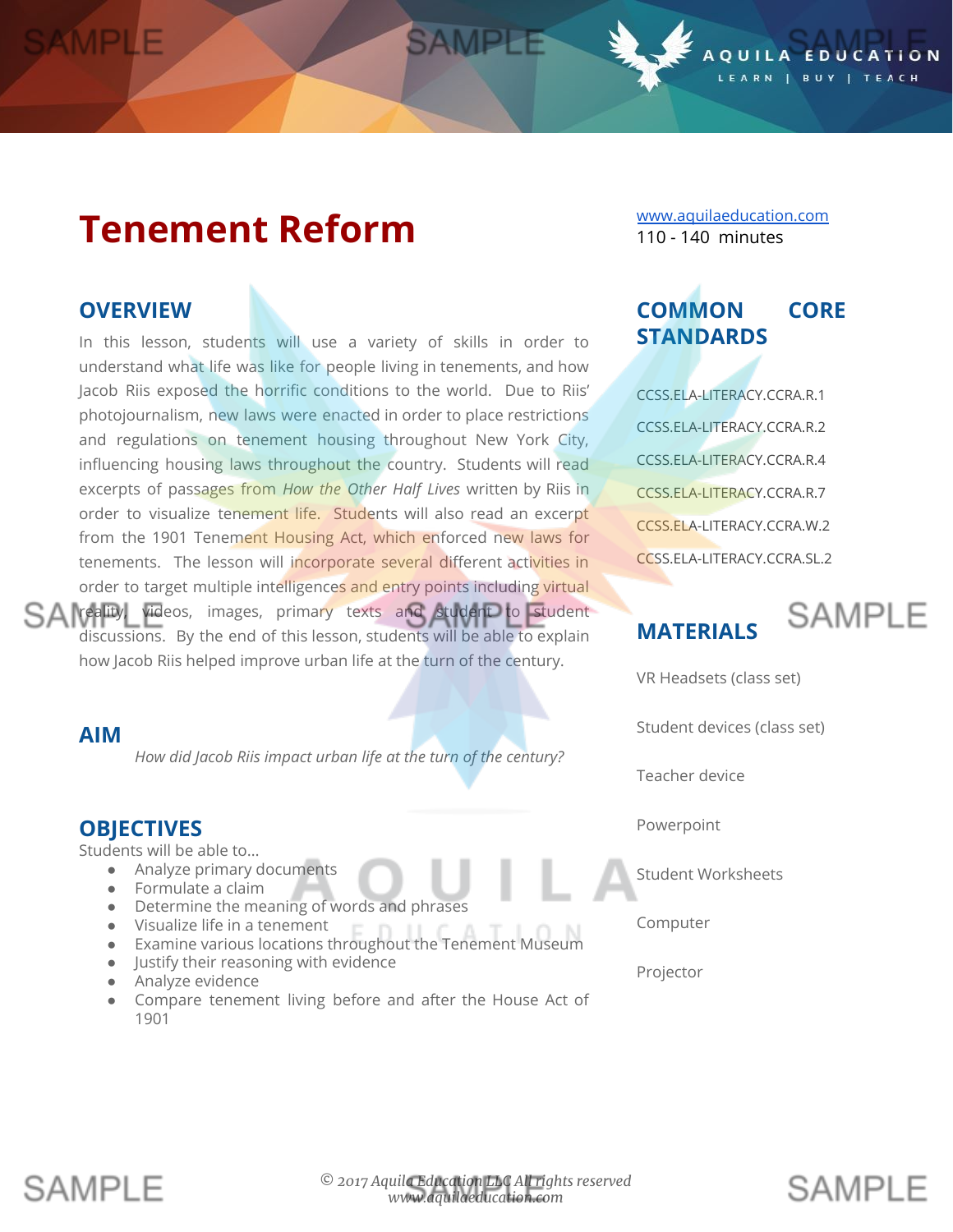# **ACTIVITIES**

#### **DO NOW** (5 minutes)

Students will answer one or both of the questions:

- Describe where you live
- Imagine ten more people moved into your home, where would they go? Where would everyone sleep?

SAMPLE

#### **LIFE IN A TENEMENT- PICTURES** (5-10 minutes)

- Teacher will show the students 5 pictures of tenement living taken by Jacob Riis during the late 1800s.
- Students will choose three images to describe

#### **1ST EXCERPT FROM** *HOW THE OTHER HALF LIVES*

(5 minutes)

● Students will read a short excerpt from Riis' *How the Other Half Lives*

#### ● Students will answer one question based off the reading

#### **JACOB RIIS- VIDEO** (5-10 minutes)

- Students will watch a short video on Riis and his photojournalism
- Students will answer two questions in response to the video

#### **2nd EXCERPT FROM** *HOW THE OTHER HALF LIVES*

(10-15 minutes)

- Students will read an excerpt from Riis' *How the Other Half Lives*
- Students will answer two questions related to the reading

#### **TENEMENT HOUSE ACT 1901** (10-15 minutes)

- Students will read an excerpt from the Tenement House Act of 1901
- Students will answer two questions related to the reading

### **VOCABULARY**

OUILA

**Tenement** Photojournalism

# **SAMPLE**

**SAMPIF** 

EDUCATION

LEARN | BUY | TEACH

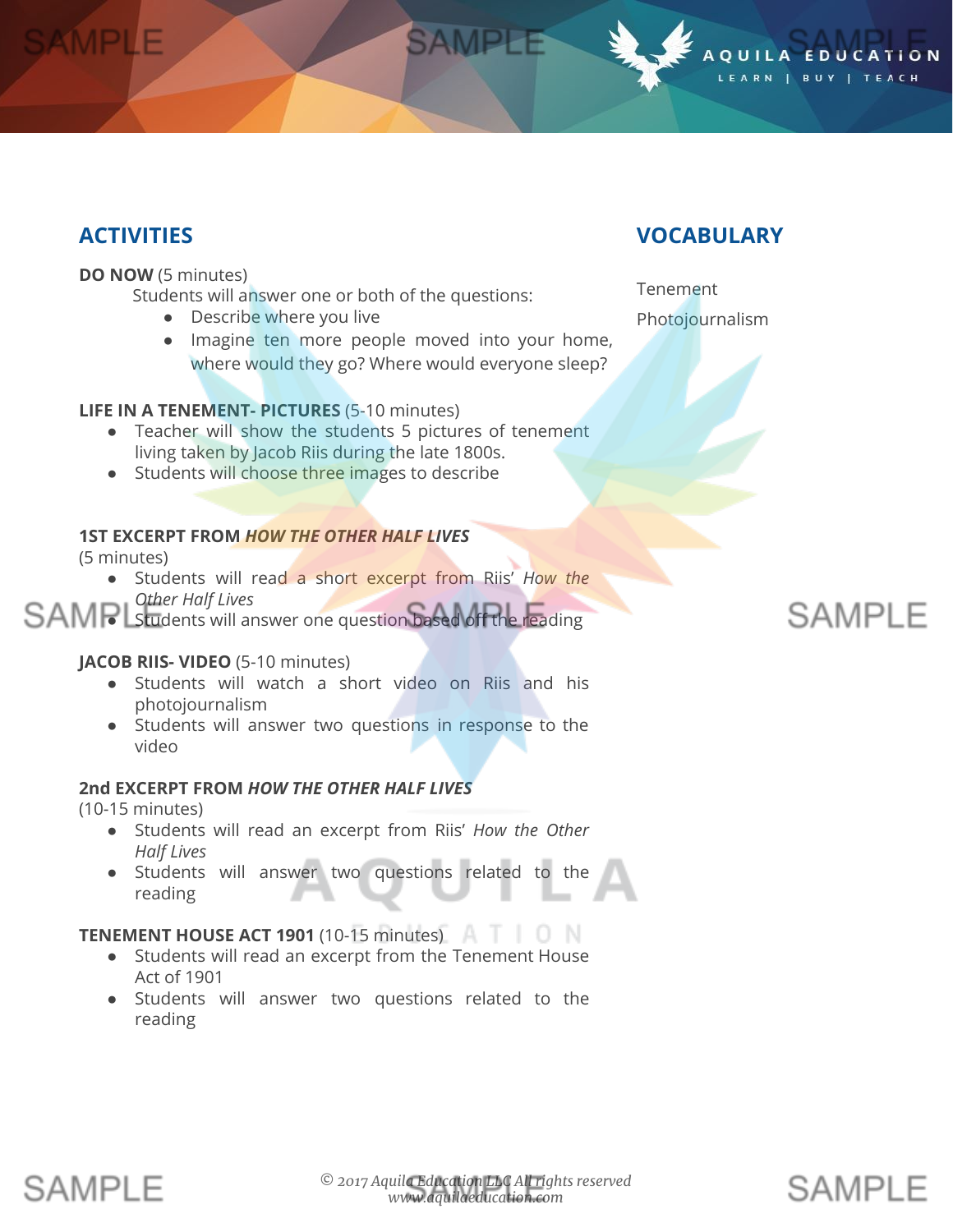#### **TENEMENT MUSEUM - VR EXPEDITION** (55-65 minutes)

- Teacher will lead the students using the **Tenement Museum** Expedition
	- *The expedition should be downloaded prior to class.*

SAMPLE

- **○ Students should remain in their seats while wearing the headsets for safety.**
- In addition to the questions on Google Expeditions, there are several other questions on the slide for the teacher to ask the students.
- Students will have to answer at least 5 questions during the tour and complete the chart on their worksheet.
- It might take 10-30 seconds for all student devices to switch between scenes. During this transition you can have students answer the question.

#### **EXIT TICKET - WRITING ACTIVITY** (15 minutes)

SAMP Students will write a paragraph with a claim, three pieces of evidence and analysis of the evidence in order to answer the aim.

> ○ *How did Jacob Riis impact urban life at the turn of the century?*

### **DIFFERENTIATION**

This lesson targets several learning styles since it incorporates visuals, audio, writing and kinesthetic opportunities. There are also various entry points throughout the lesson since the the questions during the expedition are leveled and target different skills, allowing students to choose the questions that best suit their learning. The excerpts from the primary documents are also shortened and only focus on the main points of the documents, allowing the students to focus their attention specifically to certain sections of the text. Students should be encouraged to use highlighters or underline text in order to help identify main points of the passages, or the text can be read aloud to individuals or the entire class. Students who do not want to use the headsets are able to still participate in the